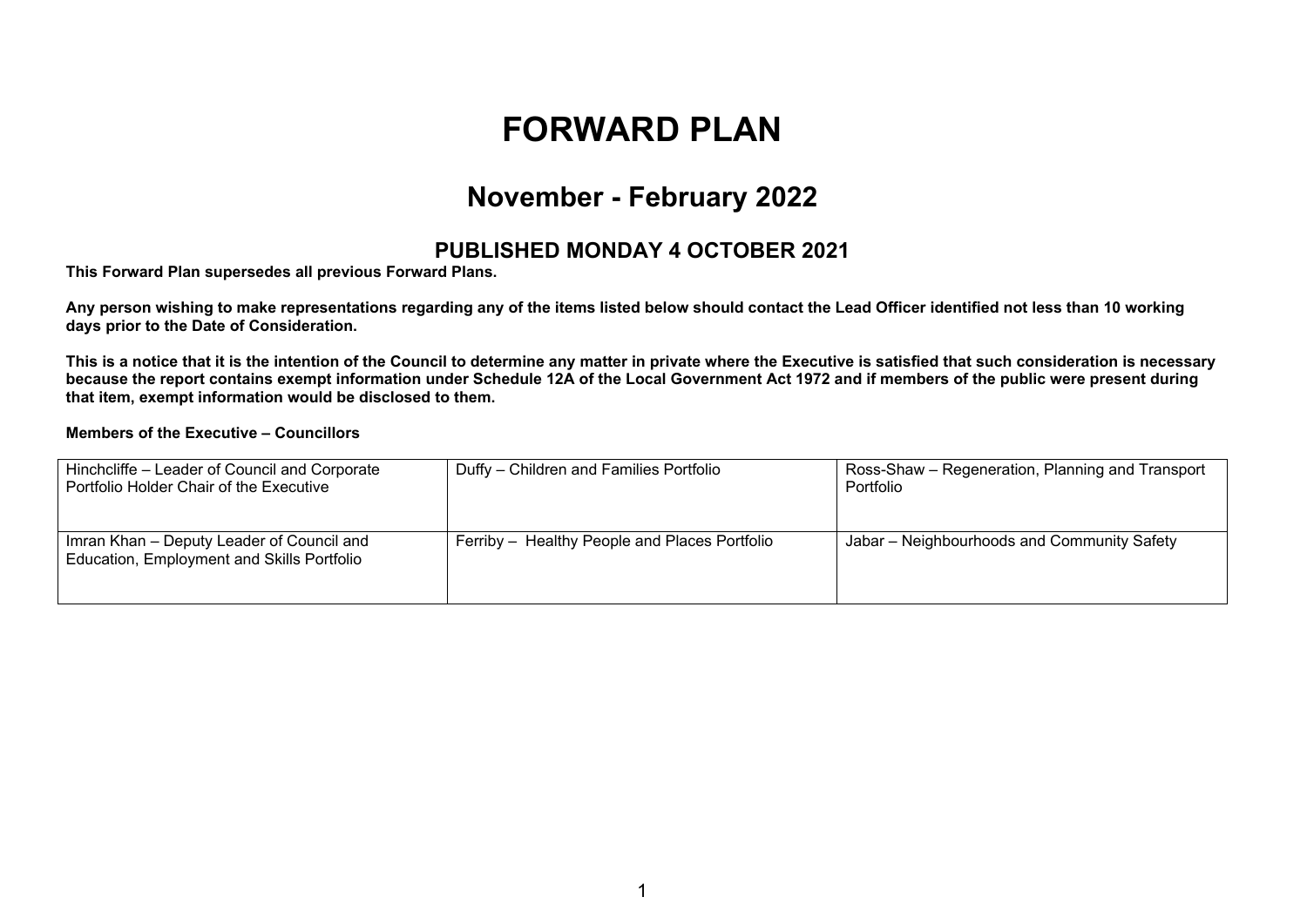### **A. PROGRAMME OF KEY DECISIONS TO BE MADE BY THE EXECUTIVE AND AGENDA ITEMS FOR THE EXECUTIVE**

A definition of what constitutes a key decision can be found in the "Publicity Arrangements for the Forward Plan 2007/08" on the Council's website or in part 1 of the Council's Constitution.

| No.           | <b>Earliest Date of</b><br><b>Consideration</b> | <b>Decision Matter Description</b>                                                                                                                                                 | Lead<br><b>Officer/Portfolio/Overview</b><br>and Scrutiny Area                                                                                          | <b>Consultation</b><br>and Means of<br><b>Consultation</b> | <b>Documents</b><br>to be<br>submitted | <b>Public</b><br>Item? |
|---------------|-------------------------------------------------|------------------------------------------------------------------------------------------------------------------------------------------------------------------------------------|---------------------------------------------------------------------------------------------------------------------------------------------------------|------------------------------------------------------------|----------------------------------------|------------------------|
| $\mathbf 1$ . | 2 Nov 2021                                      | <b>Quarter 2 Finance Position</b><br>Statement for 2021-22<br>The report provides Members<br>with an overview of the forecast<br>financial position of the Council<br>for 2021-22. | Chris Chapman<br>chris.chapman@bradford.g<br>ov.uk<br>Leader of Council and<br>Corporate Portfolio<br>Corporate Overview &<br><b>Scrutiny Committee</b> | <b>Briefings and</b><br>Report<br>Report                   | Report                                 | Open                   |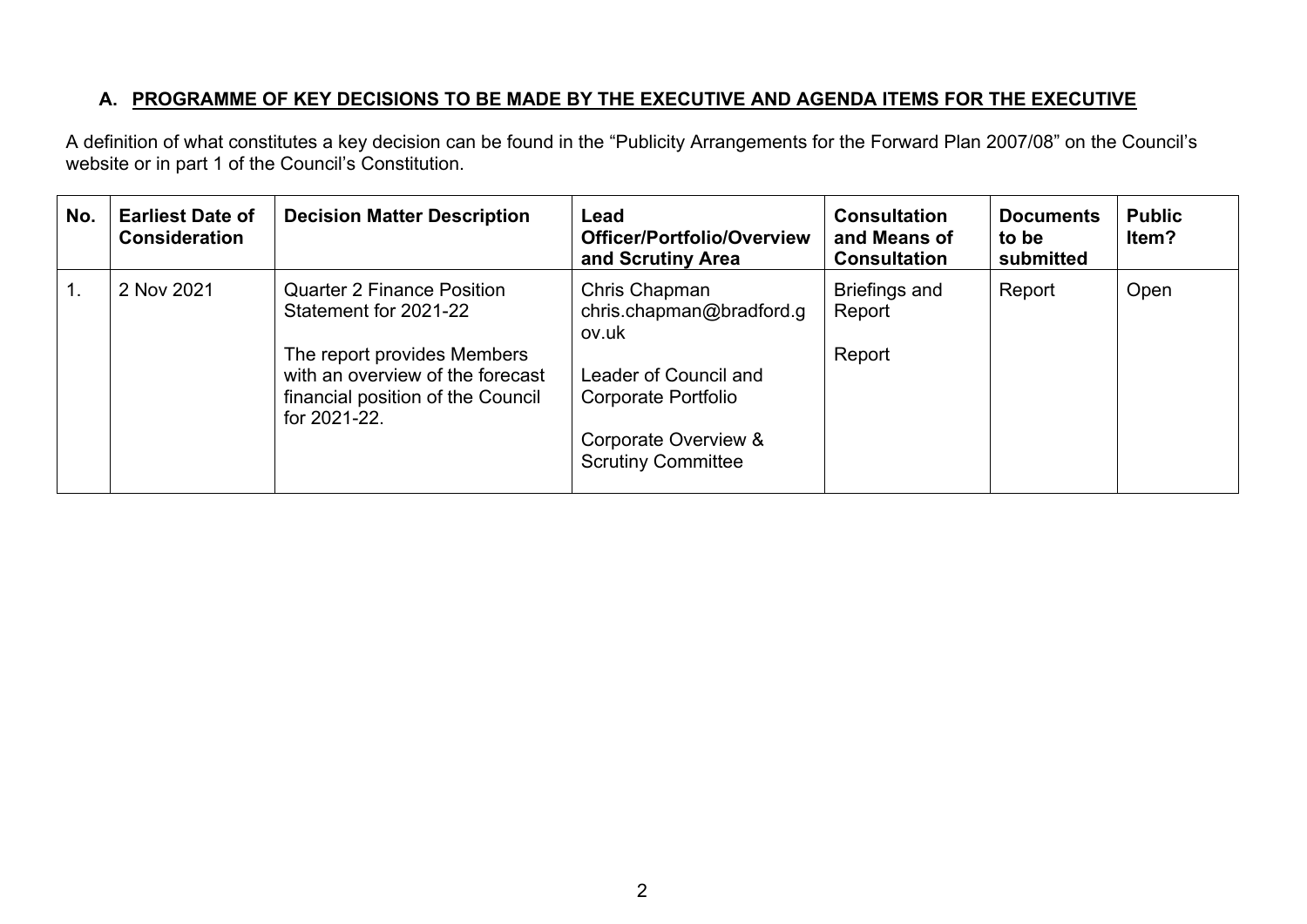| No. | <b>Earliest Date of</b><br><b>Consideration</b> | <b>Decision Matter Description</b>                                                                                                                                                                                                                                                                                                                                                                                                                                                                                                                                                                                                                                                                                                  | Lead<br>Officer/Portfolio/Overview<br>and Scrutiny Area                                                                                                                                                                                                                | <b>Consultation</b><br>and Means of<br><b>Consultation</b>                                                                                                                                                        | <b>Documents</b><br>to be<br>submitted | <b>Public</b><br>Item? |
|-----|-------------------------------------------------|-------------------------------------------------------------------------------------------------------------------------------------------------------------------------------------------------------------------------------------------------------------------------------------------------------------------------------------------------------------------------------------------------------------------------------------------------------------------------------------------------------------------------------------------------------------------------------------------------------------------------------------------------------------------------------------------------------------------------------------|------------------------------------------------------------------------------------------------------------------------------------------------------------------------------------------------------------------------------------------------------------------------|-------------------------------------------------------------------------------------------------------------------------------------------------------------------------------------------------------------------|----------------------------------------|------------------------|
| 2.  | 2 Nov 2021                                      | Protecting Children and<br>Vulnerable Adults at Risk of<br>Exploitation<br>This is an annual look at how the<br>Council and its partners are<br>safeguarding vulnerable children<br>and adults.<br>This year's report will focus on<br>the Strategic Response to all<br>forms of exploitation in children<br>and adults and how partners from<br>the Working Together to<br>Safeguard Children - the<br>Bradford Partnership and the<br><b>Bradford Safeguarding Adults</b><br>Board - work to drive<br>improvements across the District<br>and to hold agencies to account<br>for their work in their area. This<br>report also outlines the<br>emergence of other complex<br>safeguarding themes and the<br>partnership response. | Kersten England, Chief<br>Executive Tel: 01274<br>434353<br>kersten.england@bradford.<br>gov.uk<br>Children and<br><b>Families/Healthy People</b><br>and Places Portfolio Holders<br><b>Children's Services/Health</b><br><b>Overview &amp; Scrutiny</b><br>Committees | The Bradford<br>Partnership<br>Multi – agency<br>The Bradford<br>Partnership<br><b>Bradford</b><br>Safeguarding<br><b>Adults Board</b><br>Multi agency<br><b>Bradford</b><br>Safeguarding<br><b>Adults Report</b> | Report                                 | Open                   |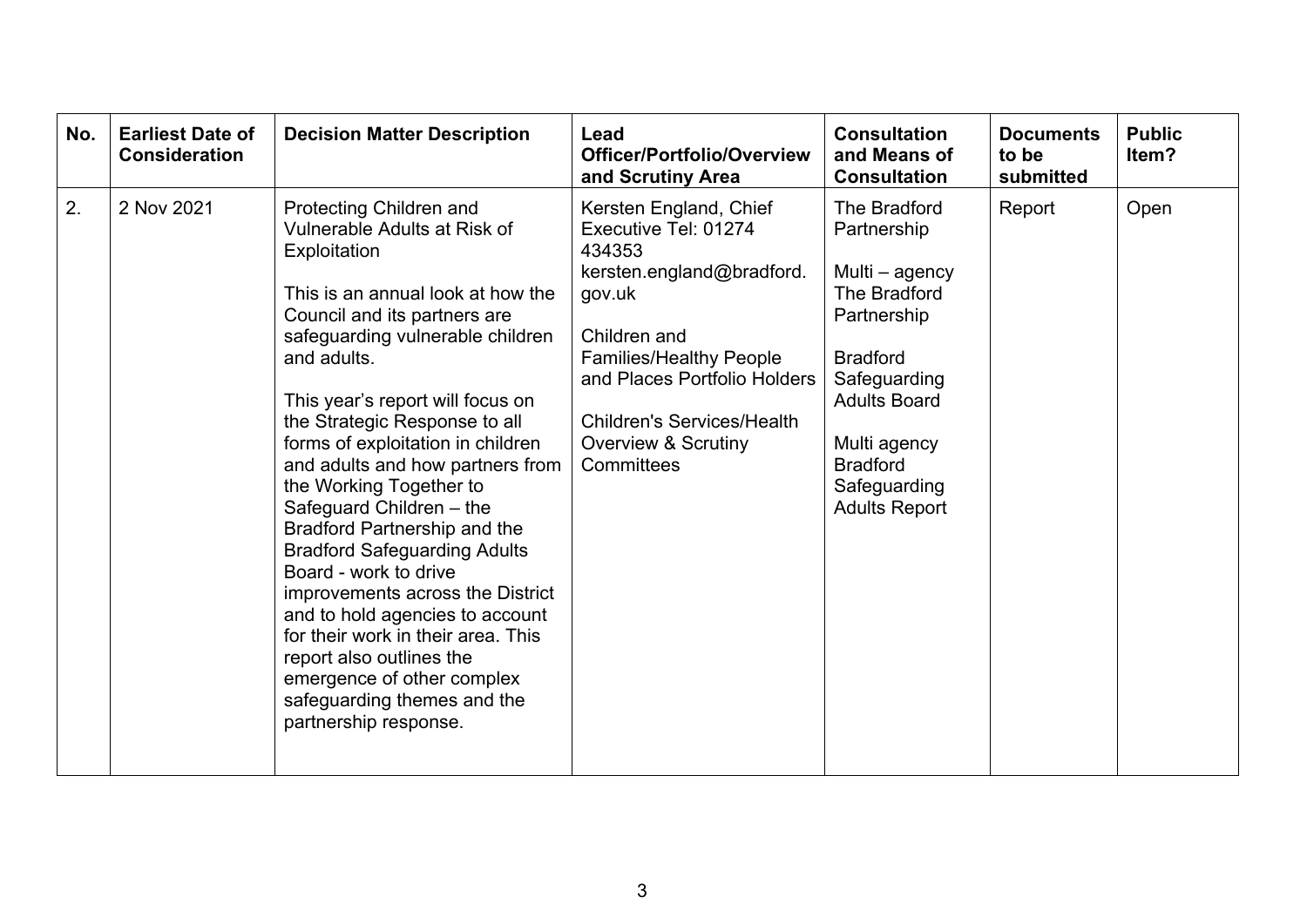| No. | <b>Earliest Date of</b><br><b>Consideration</b> | <b>Decision Matter Description</b>                                                                                                                                                | Lead<br>Officer/Portfolio/Overview<br>and Scrutiny Area                                                                                                                                                                          | <b>Consultation</b><br>and Means of<br><b>Consultation</b>                                                                                                                   | <b>Documents</b><br>to be<br>submitted | <b>Public</b><br>ltem? |
|-----|-------------------------------------------------|-----------------------------------------------------------------------------------------------------------------------------------------------------------------------------------|----------------------------------------------------------------------------------------------------------------------------------------------------------------------------------------------------------------------------------|------------------------------------------------------------------------------------------------------------------------------------------------------------------------------|----------------------------------------|------------------------|
| 3.  | 2 Nov 2021                                      | <b>Water Safety Policy</b><br>To seek approval of a newly<br>developed Water Safety Policy<br>which sets out how the Council<br>manages open water sites on<br>land that it owns. | Jonathan Hayes Tel: 01535<br>618008<br>jonathan.hayes@bradford.g<br>ov.uk<br>Regeneration, Planning and<br><b>Transport Portfolio Holder</b><br>Regeneration &<br><b>Environment Overview &amp;</b><br><b>Scrutiny Committee</b> | <b>Council services</b><br>including<br>Neighbourhoods,<br>Sport & Culture,<br>Countryside,<br>Drainage and<br>Health & Safety<br>and discussed at<br><b>CMT</b><br>Meetings | Report                                 | Open                   |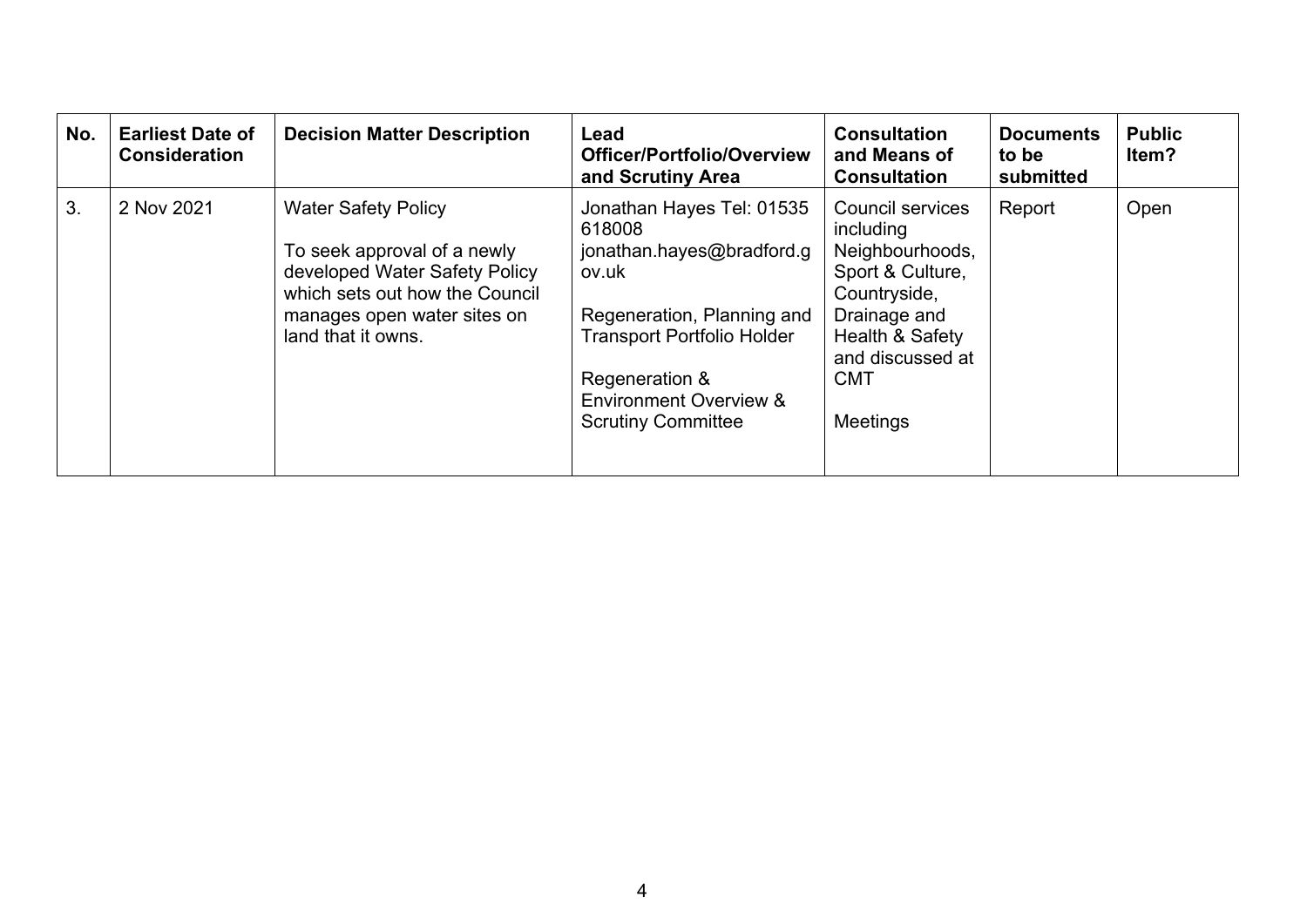| No.              | <b>Earliest Date of</b><br><b>Consideration</b> | <b>Decision Matter Description</b>                                                                                                                                                                                                                                                                                                                                                                                                                                                                                                                                                                                                                                                                          | Lead<br><b>Officer/Portfolio/Overview</b><br>and Scrutiny Area                                                                                                                                                                   | <b>Consultation</b><br>and Means of<br><b>Consultation</b>                                                              | <b>Documents</b><br>to be<br>submitted | <b>Public</b><br>ltem? |
|------------------|-------------------------------------------------|-------------------------------------------------------------------------------------------------------------------------------------------------------------------------------------------------------------------------------------------------------------------------------------------------------------------------------------------------------------------------------------------------------------------------------------------------------------------------------------------------------------------------------------------------------------------------------------------------------------------------------------------------------------------------------------------------------------|----------------------------------------------------------------------------------------------------------------------------------------------------------------------------------------------------------------------------------|-------------------------------------------------------------------------------------------------------------------------|----------------------------------------|------------------------|
| $\overline{4}$ . | 2 Nov 2021                                      | Proposals for the creation of a<br>dedicated cycling and walking<br>crossing to Steeton & Silsden rail<br>station<br>To provide Executive an update<br>on the work undertaken to<br>identify a preferred option for the<br>construction of a dedicated<br>cycling and walking route to<br>Steeton & Silsden rail station and<br>to seek endorsement of the<br>proposed benefits and scheme<br>arrangements.<br>It will also request that delegated<br>authority be given to the Strategic<br>Director Place in consultation<br>with the portfolio holder to<br>progress a range of issues to<br>ensure delivery of the scheme<br>within the required timescales in<br>addition to conferring CPO<br>powers. | Richard Gelder Tel: 01274<br>437603<br>Richard.gelder@bradford.g<br>ov.uk<br>Regeneration, Planning and<br><b>Transport Portfolio Holder</b><br>Regeneration &<br><b>Environment Overview &amp;</b><br><b>Scrutiny Committee</b> | Portfolio Holder<br><b>Local Ward</b><br>Councillors<br><b>Public Meetings</b><br>& Briefings<br>Consultation<br>Events | Report                                 | Open                   |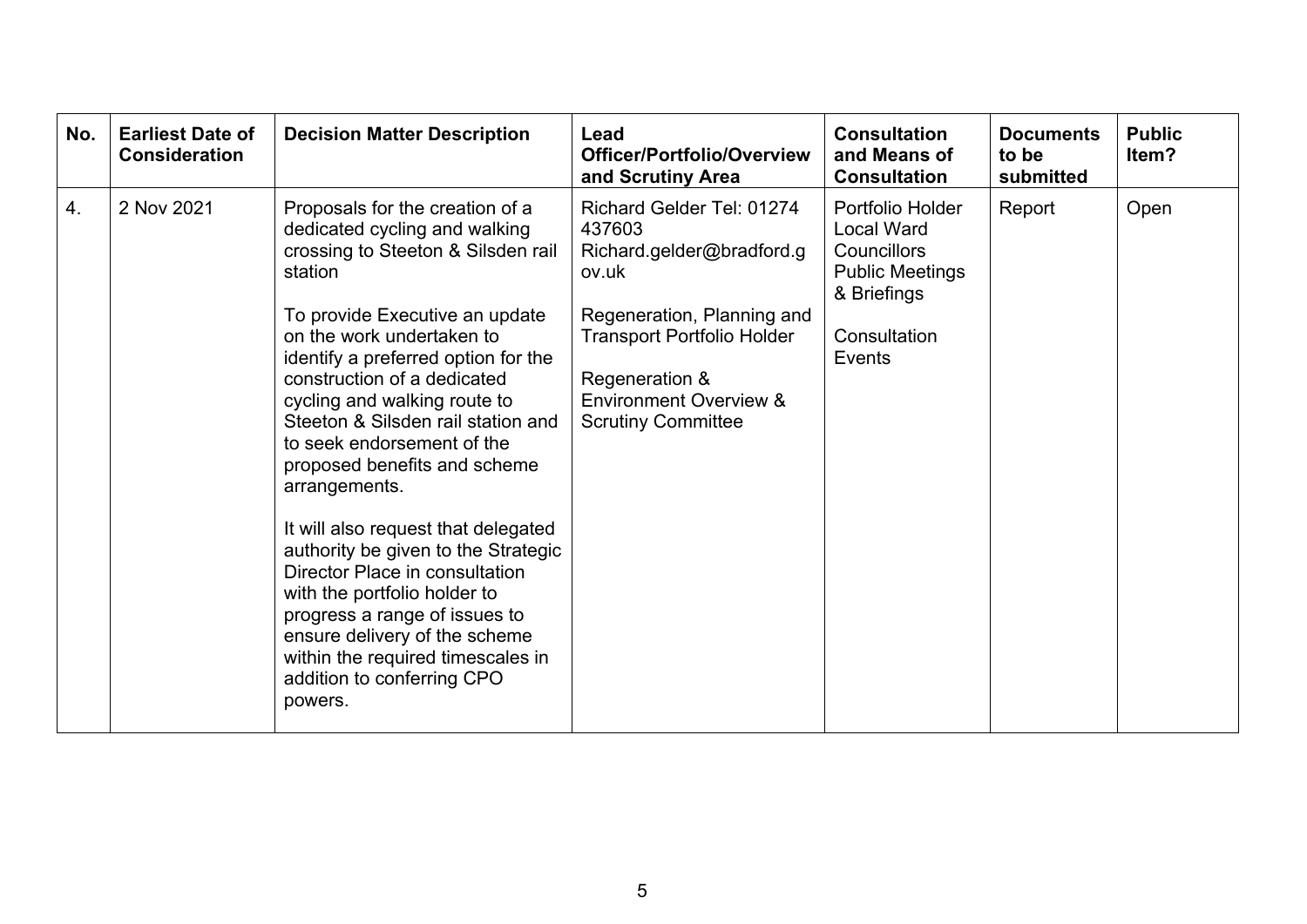| No. | <b>Earliest Date of</b><br><b>Consideration</b> | <b>Decision Matter Description</b>                                                                                                                                                                   | Lead<br>Officer/Portfolio/Overview<br>and Scrutiny Area                                                                                                                                                                      | <b>Consultation</b><br>and Means of<br><b>Consultation</b>                           | <b>Documents</b><br>to be<br>submitted | <b>Public</b><br>ltem? |
|-----|-------------------------------------------------|------------------------------------------------------------------------------------------------------------------------------------------------------------------------------------------------------|------------------------------------------------------------------------------------------------------------------------------------------------------------------------------------------------------------------------------|--------------------------------------------------------------------------------------|----------------------------------------|------------------------|
| 5.  | 2 Nov 2021                                      | <b>Highway Improvement Line</b><br>Review 2021<br>To present the findings of the 5-<br>yearly review of the Council's<br>register of Highway Improvement<br>Lines protected for Highway<br>Purposes. | <b>Richard Gelder Tel: 01274</b><br>437603<br>Richard.gelder@bradford.g<br>ov.uk<br>Regeneration, Planning and<br><b>Transport Portfolio Holder</b><br>Regeneration & Economy<br><b>Overview &amp; Scrutiny</b><br>Committee | Portfolio Holder<br>Internal Working<br>Group<br>Meetings,<br><b>Briefing Papers</b> | Report                                 | Open                   |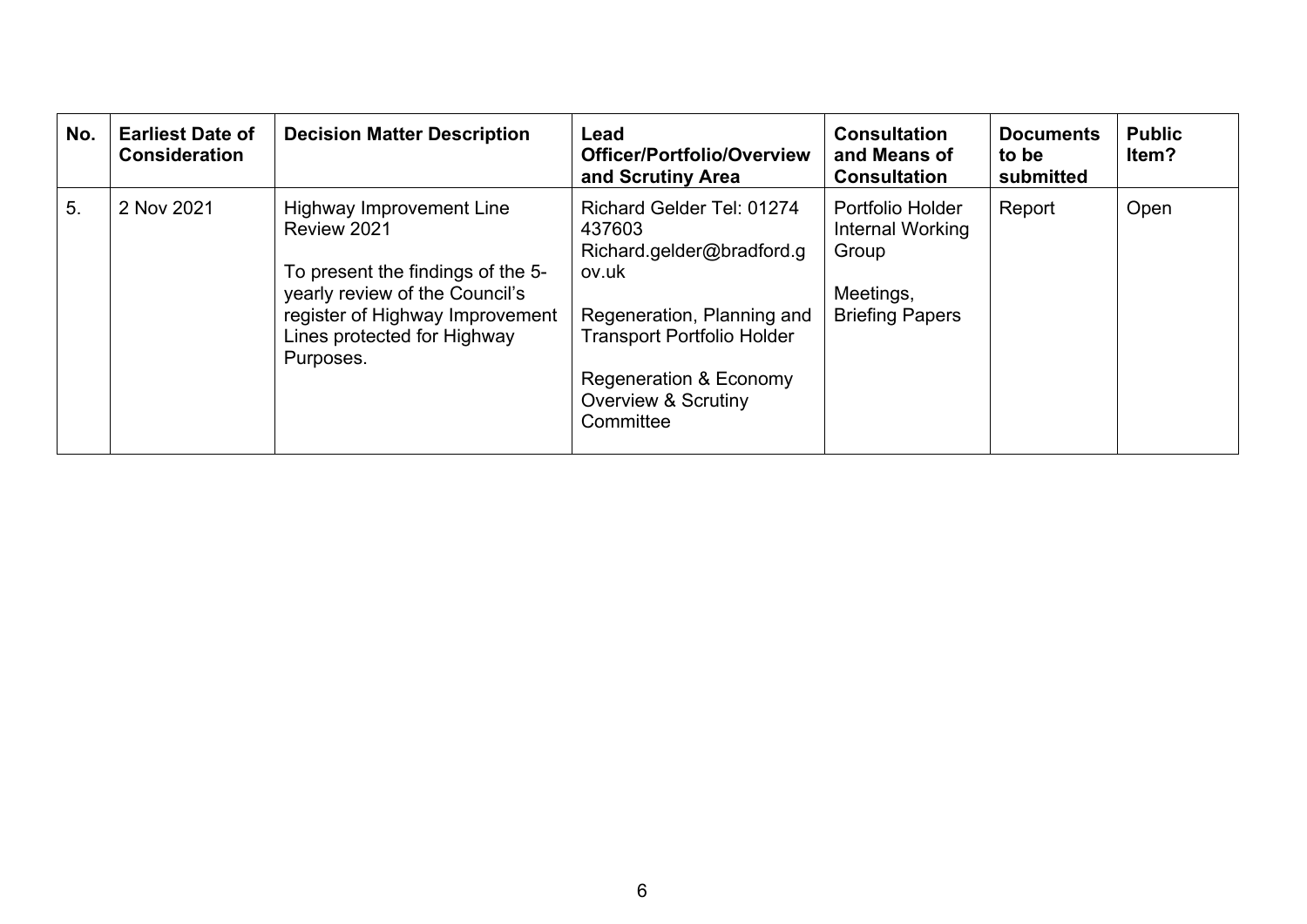| No. | <b>Earliest Date of</b><br><b>Consideration</b> | <b>Decision Matter Description</b>                                                                                                                                                                                                                                                                                                                                                                                                                                                                                                                                                                                                                                                                                                                                                                                                                                                                                                                                           | Lead<br>Officer/Portfolio/Overview<br>and Scrutiny Area                                                                                                                                                                          | <b>Consultation</b><br>and Means of<br><b>Consultation</b>                                                          | <b>Documents</b><br>to be<br>submitted | <b>Public</b><br>Item? |
|-----|-------------------------------------------------|------------------------------------------------------------------------------------------------------------------------------------------------------------------------------------------------------------------------------------------------------------------------------------------------------------------------------------------------------------------------------------------------------------------------------------------------------------------------------------------------------------------------------------------------------------------------------------------------------------------------------------------------------------------------------------------------------------------------------------------------------------------------------------------------------------------------------------------------------------------------------------------------------------------------------------------------------------------------------|----------------------------------------------------------------------------------------------------------------------------------------------------------------------------------------------------------------------------------|---------------------------------------------------------------------------------------------------------------------|----------------------------------------|------------------------|
| 6.  | 2 Nov 2021                                      | <b>Transforming Cities Fund</b><br>Programme Update & Scheme<br><b>Delivery Approvals</b><br>To provide Executive with an<br>update on the development of the<br><b>Transforming Cities Fund</b><br>portfolio of projects following<br>completion of a period of public<br>consultation on the proposals and<br>seeking Executive's endorsement<br>of the scheme benefits and<br>emerging proposals for the:<br><b>Bradford City Centre</b><br>a)<br>Cycling & Walking Improvements;<br><b>Bradford Interchange</b><br>b)<br><b>Station Access:</b><br>South Bradford Park &<br>c)<br>Ride and Bus Expressway; and<br><b>West Bradford Cycle</b><br>d)<br>Superhighway Extension.<br>It will also request that delegated<br>authority be given to the Strategic<br>Director Place in consultation<br>with the portfolio holder to<br>progress a range of issues to<br>ensure delivery of the scheme<br>within the required timescales in<br>addition to considering the need | Richard Gelder Tel: 01274<br>437603<br>Richard.gelder@bradford.g<br>ov.uk<br>Regeneration, Planning and<br><b>Transport Portfolio Holder</b><br>Regeneration &<br><b>Environment Overview &amp;</b><br><b>Scrutiny Committee</b> | Portfolio Holder<br><b>Key Stakeholders</b><br><b>Local Ward</b><br>Councillors<br><b>Briefings and</b><br>Meetings | Report                                 | Open                   |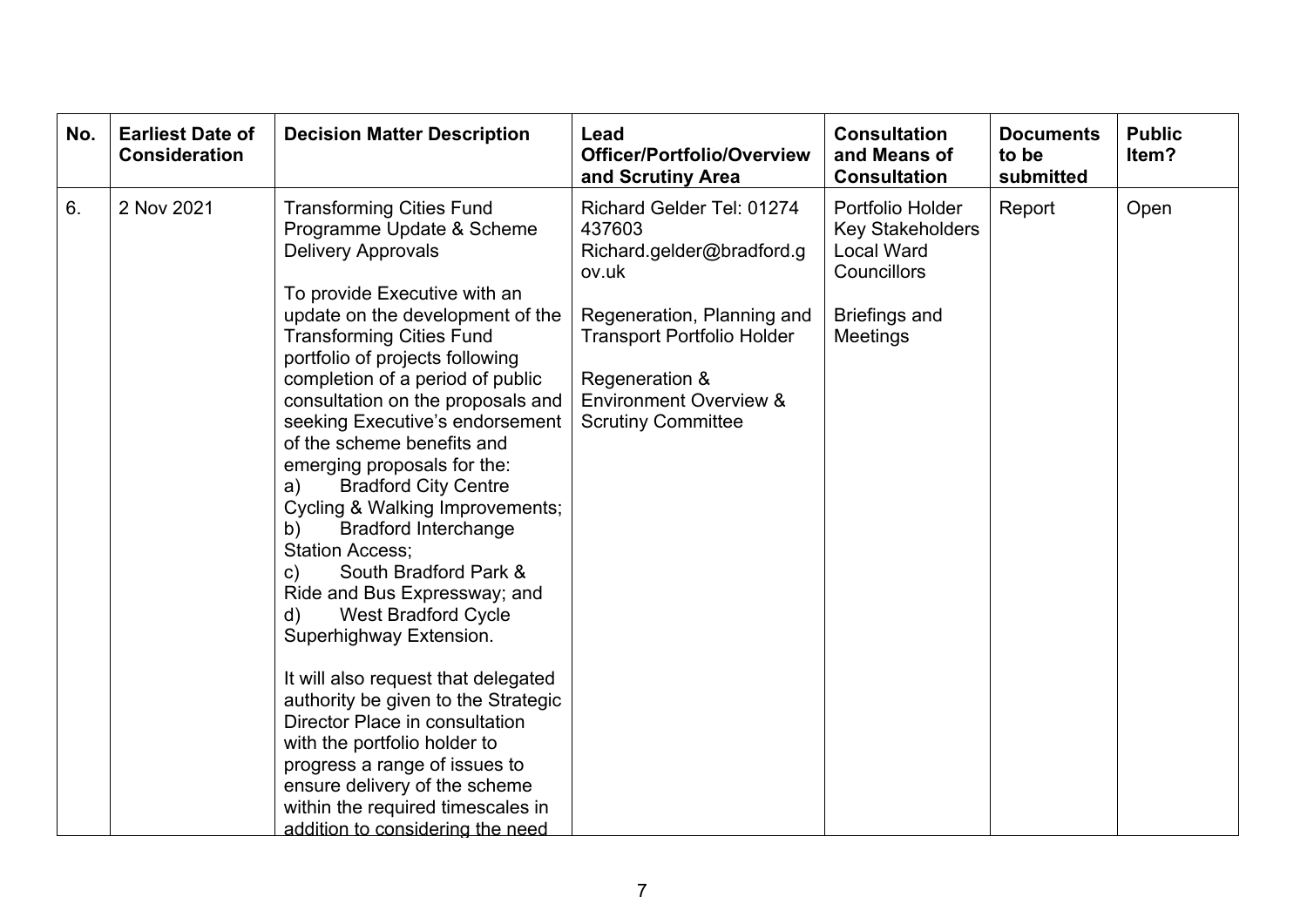| No.            | <b>Earliest Date of</b><br><b>Consideration</b> | <b>Decision Matter Description</b>                                                                                                                                                       | Lead<br><b>Officer/Portfolio/Overview</b><br>and Scrutiny Area                                                                                                                                      | <b>Consultation</b><br>and Means of<br><b>Consultation</b>                                                                                                                                              | <b>Documents</b><br>to be<br>submitted | <b>Public</b><br>ltem? |
|----------------|-------------------------------------------------|------------------------------------------------------------------------------------------------------------------------------------------------------------------------------------------|-----------------------------------------------------------------------------------------------------------------------------------------------------------------------------------------------------|---------------------------------------------------------------------------------------------------------------------------------------------------------------------------------------------------------|----------------------------------------|------------------------|
| 7 <sub>1</sub> | 2 Nov 2021                                      | Monuments Review - project<br>completion report<br>To present a report of the actions<br>undertaken to fulfil the agreed<br>recommendations from the report<br>of phase 1 of the Review. | <b>Christine May</b><br>christine.may@bradford.gov<br>.uk<br><b>Healthy People and Places</b><br>Portfolio Holder<br>Regeneration &<br><b>Environment Overview and</b><br><b>Scrutiny Committee</b> | Leader<br>Portfolio holder<br><b>Chief Executive</b><br><b>External steering</b><br>group<br>Internal working<br>group<br><b>Monthly meetings</b><br>of Steering Group<br>Other meetings<br>as required | Report                                 | Open                   |
| 8.             | 2 Nov 2021                                      | <b>Council's Equality Objectives</b><br>Progress report against<br>implementation of the Council's<br><b>Equality Objectives</b>                                                         | Jenny Cryer<br>jenny.cryer@bradford.gov.u<br>k<br>Neighbourhoods and<br><b>Community Safety Portfolio</b><br>Holder<br>Corporate Overview &<br><b>Scrutiny Committee</b>                            | No<br>N/A                                                                                                                                                                                               | Report &<br>Appendices                 | Open                   |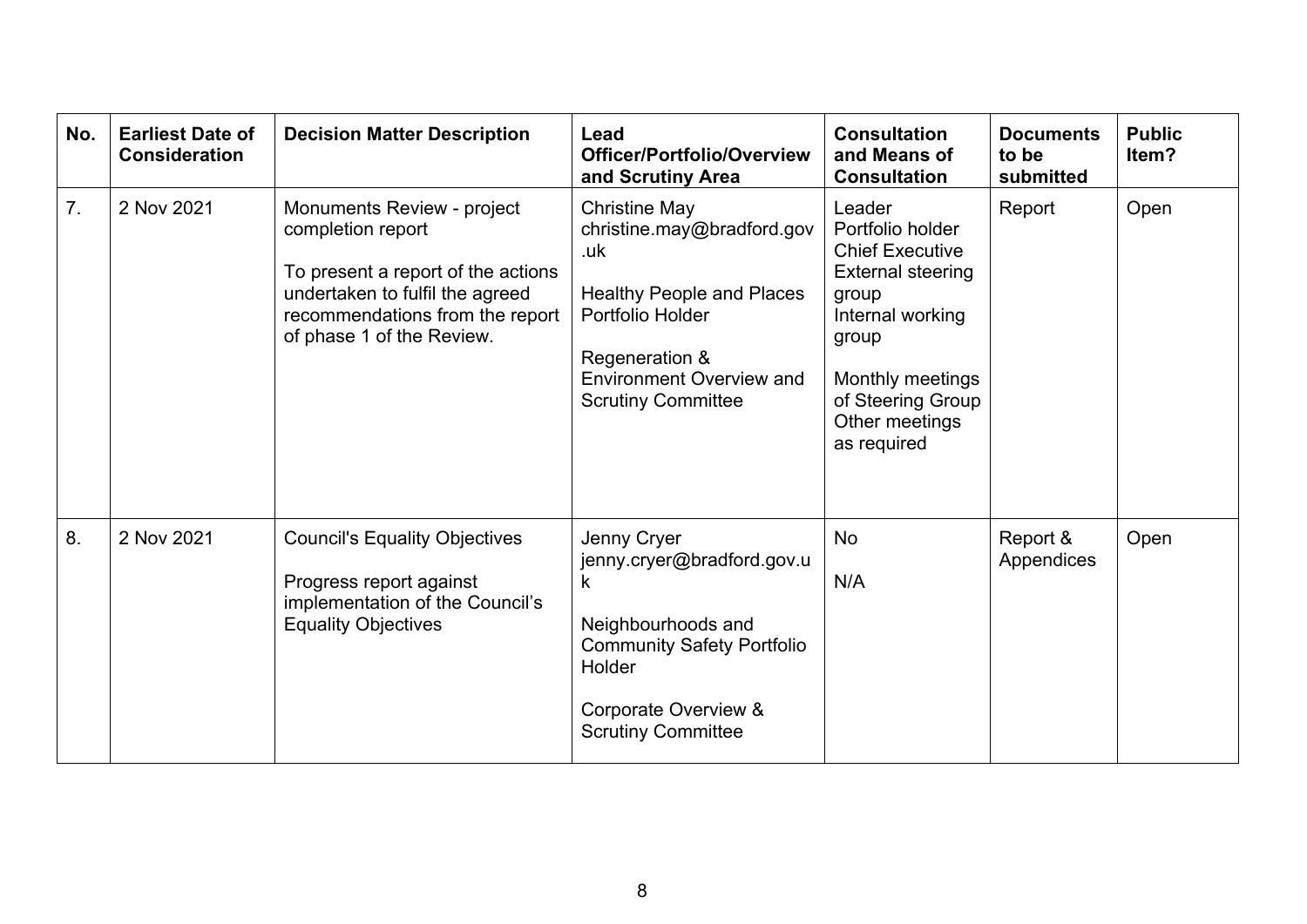| No. | <b>Earliest Date of</b><br><b>Consideration</b> | <b>Decision Matter Description</b>                                                                                                                                                                                                                            | Lead<br><b>Officer/Portfolio/Overview</b><br>and Scrutiny Area                                                                                                                                                     | <b>Consultation</b><br>and Means of<br><b>Consultation</b> | <b>Documents</b><br>to be<br>submitted | <b>Public</b><br>ltem? |
|-----|-------------------------------------------------|---------------------------------------------------------------------------------------------------------------------------------------------------------------------------------------------------------------------------------------------------------------|--------------------------------------------------------------------------------------------------------------------------------------------------------------------------------------------------------------------|------------------------------------------------------------|----------------------------------------|------------------------|
| 9.  | 2 Nov 2021                                      | Former Keighley College Land -<br>petition from Council<br>Former Keighley College Land -<br>report on petition from Council 13<br>July 2021 - Keep Green Space on<br>Former Keighley College Land and<br>update on proposed Health &<br><b>Wellbeing Hub</b> | <b>Ben Middleton</b><br>ben.middleton@bradford.go<br>v.uk<br>Regeneration, Planning and<br><b>Transport Portfolio Holder</b><br>Regeneration and<br><b>Environment Overview &amp;</b><br><b>Scrutiny Committee</b> | Leader & Portfolio<br>Holder<br><b>Briefing</b>            | Report                                 | Part exempt            |
| 10. | 2 Nov 2021                                      | Network Infrastructure<br>Development<br>Delivering full fibre gigabit network<br>infrastructure for the Council and the<br><b>Bradford Learning Network (BLN)</b>                                                                                            | Chris Chapman<br>chris.chapman@bradford.g<br>ov.uk<br>Leader of Council and<br>Corporate Portfolio<br>Corporate Overview &<br><b>Scrutiny Committee</b>                                                            | <b>Briefing and Report</b>                                 | Report                                 | Part exempt            |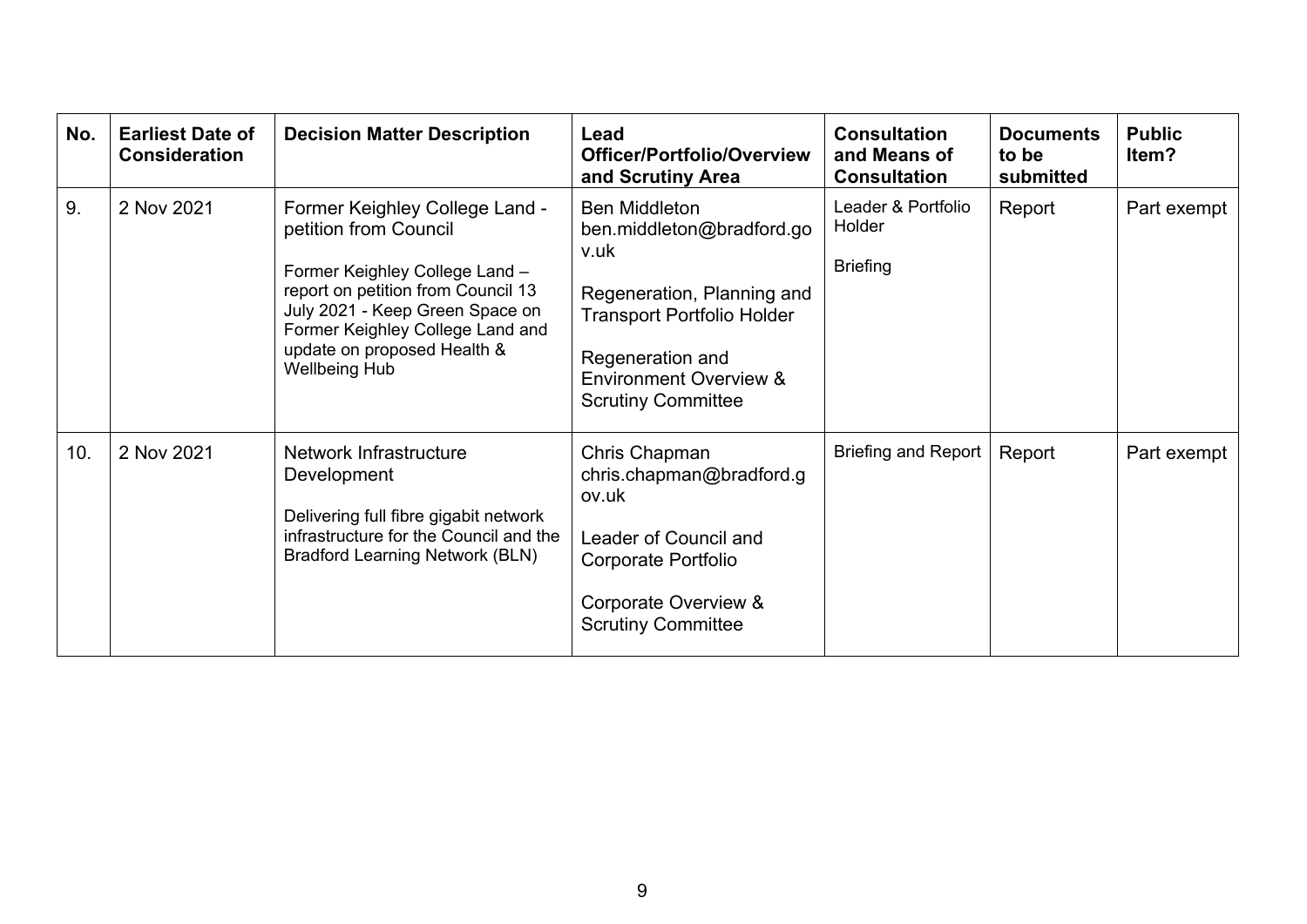| No. | <b>Earliest Date of</b><br><b>Consideration</b> | <b>Decision Matter Description</b>                                                                                                                                                                                                                                                                              | Lead<br><b>Officer/Portfolio/Overview</b><br>and Scrutiny Area                                                                                                                                                     | <b>Consultation</b><br>and Means of<br><b>Consultation</b>                                                          | <b>Documents</b><br>to be<br>submitted | <b>Public</b><br>ltem? |
|-----|-------------------------------------------------|-----------------------------------------------------------------------------------------------------------------------------------------------------------------------------------------------------------------------------------------------------------------------------------------------------------------|--------------------------------------------------------------------------------------------------------------------------------------------------------------------------------------------------------------------|---------------------------------------------------------------------------------------------------------------------|----------------------------------------|------------------------|
| 11. | 7 Dec 2021                                      | Proposed Financial Plan and<br>Budget Proposals for 2022-23<br>The report provides Members<br>with proposed budgeted<br>investments, income growth and<br>savings for 2022-23, with<br>associated consultation<br>strategies.                                                                                   | Chris Chapman<br>chris.chapman@bradford.g<br>ov.uk<br>Leader of Council and<br>Corporate Portfolio<br>Corporate Overview &<br><b>Scrutiny Committee</b>                                                            | <b>Briefings and</b><br>Report<br>Report                                                                            | Report                                 | Open                   |
| 12. | 7 Dec 2021                                      | Proposed Re-financing of Phase<br>2 PFI Contract<br>To present the outcome of<br>refinancing the Council's Phase 2<br>Schools PFI contract in order to<br>secure better interest rates and<br>reduce the monthly unitary<br>charge costs.<br>The revised financial proposals<br>will require Executive approval | Ian Smart Tel: 01275<br>431735<br>ian.smart@bradford.gov.uk<br>Regeneration, Planning and<br><b>Transport Portfolio Holder</b><br><b>Regeneration &amp; Economy</b><br><b>Overview &amp; Scrutiny</b><br>Committee | Portfolio Holder<br><b>Briefing with</b><br>Portfolio Holder<br>and consultation<br>with internal<br>senior offices | Report                                 | Fully<br>exempt        |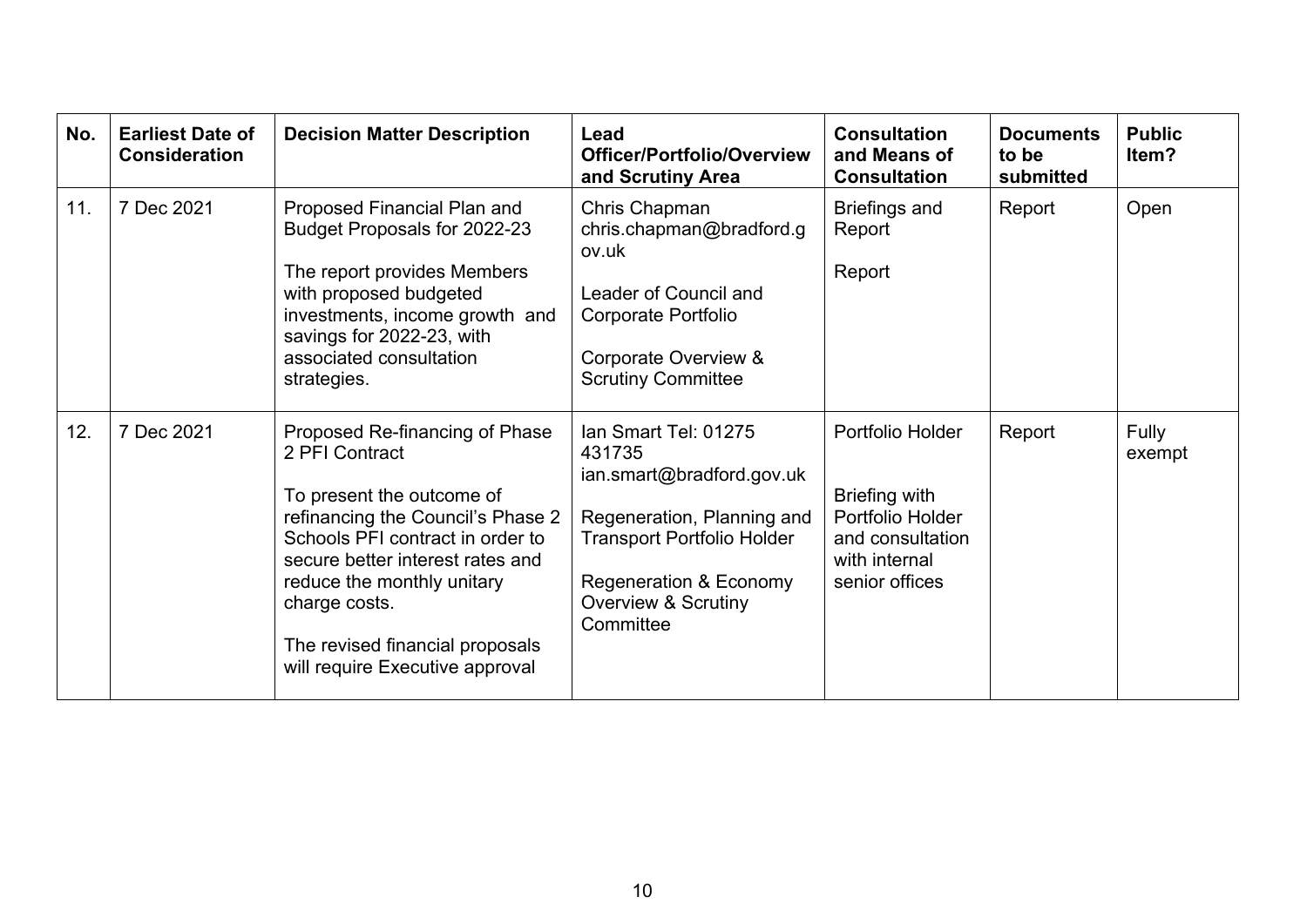| No. | <b>Earliest Date of</b><br><b>Consideration</b> | <b>Decision Matter Description</b>                                                                                                                                                                                                                                                                                                                 | Lead<br><b>Officer/Portfolio/Overview</b><br>and Scrutiny Area                                                                                                                                                                          | <b>Consultation</b><br>and Means of<br><b>Consultation</b> | <b>Documents</b><br>to be<br>submitted | <b>Public</b><br>Item? |
|-----|-------------------------------------------------|----------------------------------------------------------------------------------------------------------------------------------------------------------------------------------------------------------------------------------------------------------------------------------------------------------------------------------------------------|-----------------------------------------------------------------------------------------------------------------------------------------------------------------------------------------------------------------------------------------|------------------------------------------------------------|----------------------------------------|------------------------|
| 13. | 7 Dec 2021                                      | Final Arrangements for the<br>Establishment of a joint UTMC<br>Service for West Yorkshire<br>To present Executive an update<br>on the work carried out to<br>establish a joint West Yorkshire<br>UTMC service and the final form<br>of this service design in<br>accordance with Executive's<br>resolution of its meeting of 11<br>September 2018. | <b>Richard Gelder Tel: 01274</b><br>437603<br>Richard.gelder@bradford.g<br>ov.uk<br>Regeneration, Planning and<br><b>Transport Portfolio Holder</b><br>Regeneration &<br><b>Environment Overview &amp;</b><br><b>Scrutiny Committee</b> | <b>UTMC Staff</b>                                          | Report                                 | Open                   |
| 14. | 4 Jan 2022                                      | <b>Calculation of Bradford's Council</b><br>tax Base and Business Rate<br>Base 2022-2023<br>The report sets the Tax Base for<br>the 2022-23 budget. The Tax<br>Base comprises Council Tax and<br>Non Domestic rates. The Council<br><b>Tax and Non Domestic Rates</b><br>comprise part of the general<br>funding used to find Council<br>services. | Chris Chapman<br>chris.chapman@bradford.g<br>ov.uk<br>Leader of Council and<br><b>Corporate Portfolio</b><br>Corporate Overview &<br><b>Scrutiny Committee</b>                                                                          | <b>Briefings and</b><br>report<br>Report                   | Report                                 | Open                   |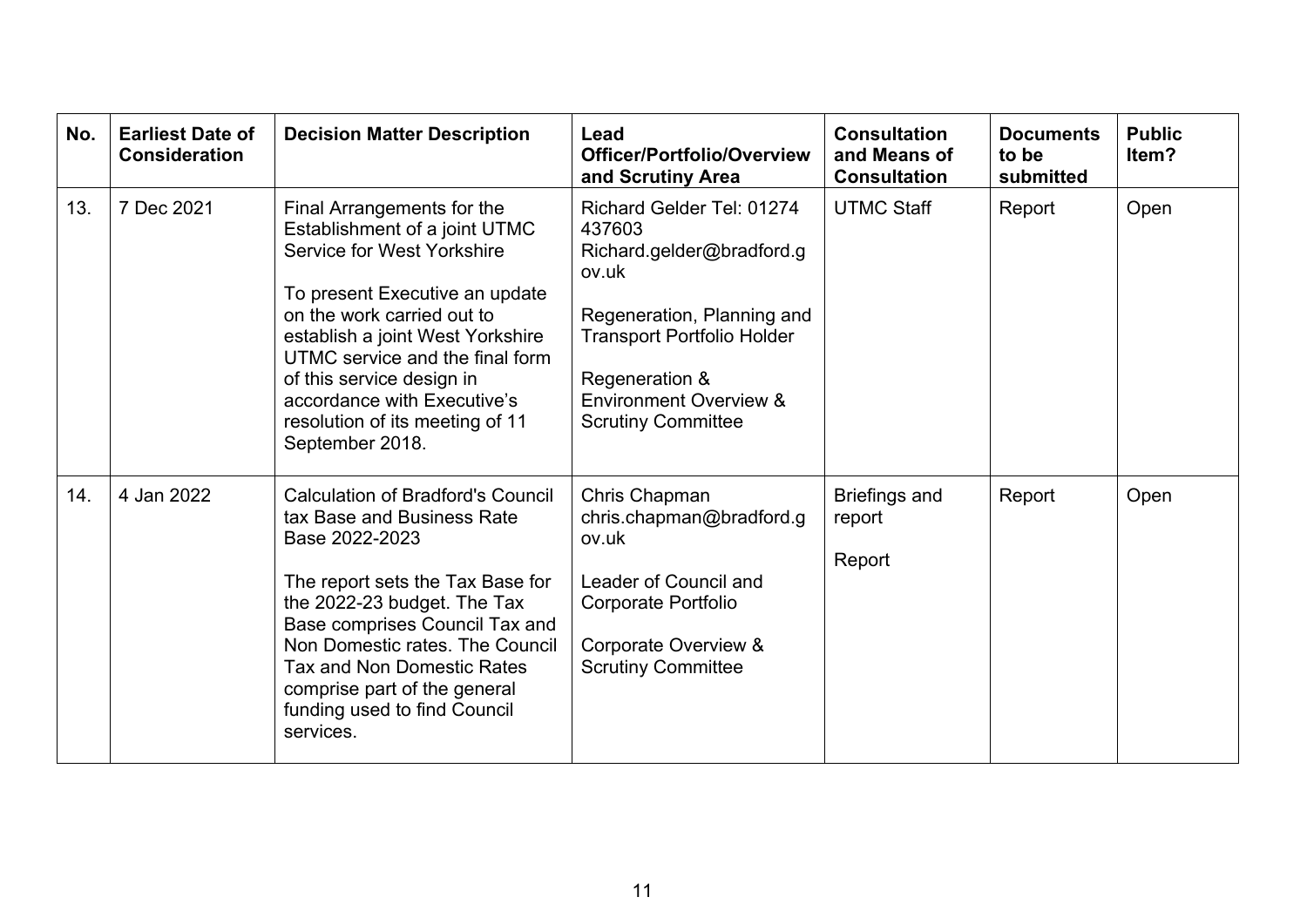| No. | <b>Earliest Date of</b><br><b>Consideration</b> | <b>Decision Matter Description</b>                                                                                                                                                                                                                                                                                                                                                                                                                                                                                                                                                                                                                                         | Lead<br><b>Officer/Portfolio/Overview</b><br>and Scrutiny Area                                                                                        | <b>Consultation</b><br>and Means of<br><b>Consultation</b>                                                                                                                                                                                    | <b>Documents</b><br>to be<br>submitted                                                                                                                         | <b>Public</b><br>ltem? |
|-----|-------------------------------------------------|----------------------------------------------------------------------------------------------------------------------------------------------------------------------------------------------------------------------------------------------------------------------------------------------------------------------------------------------------------------------------------------------------------------------------------------------------------------------------------------------------------------------------------------------------------------------------------------------------------------------------------------------------------------------------|-------------------------------------------------------------------------------------------------------------------------------------------------------|-----------------------------------------------------------------------------------------------------------------------------------------------------------------------------------------------------------------------------------------------|----------------------------------------------------------------------------------------------------------------------------------------------------------------|------------------------|
| 15. | 4 Jan 2022                                      | <b>Update Strategic Partnering</b><br>Agreement For the<br><b>Transformation &amp; Better</b><br>Integration of Health & CARE for<br>the Population of Bradford District<br>& Craven<br>The council are signatories to<br>the Health and Care Strategic<br>Partnering (SPA) Agreement<br>(2019) which is intended to<br>further develop system<br>partnership working towards the<br>Happy, Health & at Home vision.<br>This report will bring an updated<br>version of the document which<br>takes into account developments<br>and changes over the last 2<br>years and considers further<br>changes to come in light of the<br>expected Health and Social Care<br>Bill. | lain MacBeath<br><b>Healthy People and Places</b><br>Portfolio Holder<br><b>Health and Social Care</b><br><b>Overview &amp; Scrutiny</b><br>Committee | Health and<br><b>Wellbeing Board</b><br>members.<br>Lead Officers.<br>Portfolio Holder<br>Health and<br><b>Wellbeing Board</b><br><b>Meetings</b><br>Meetings with<br><b>Council Senior</b><br>Officers.<br>Briefing with<br>portfolio holder | Overview<br>report<br>highlighting<br>changes/<br>development<br>s from the<br>previous<br>version, and<br>including<br>Council legal<br>officer<br>appraisal. | Open                   |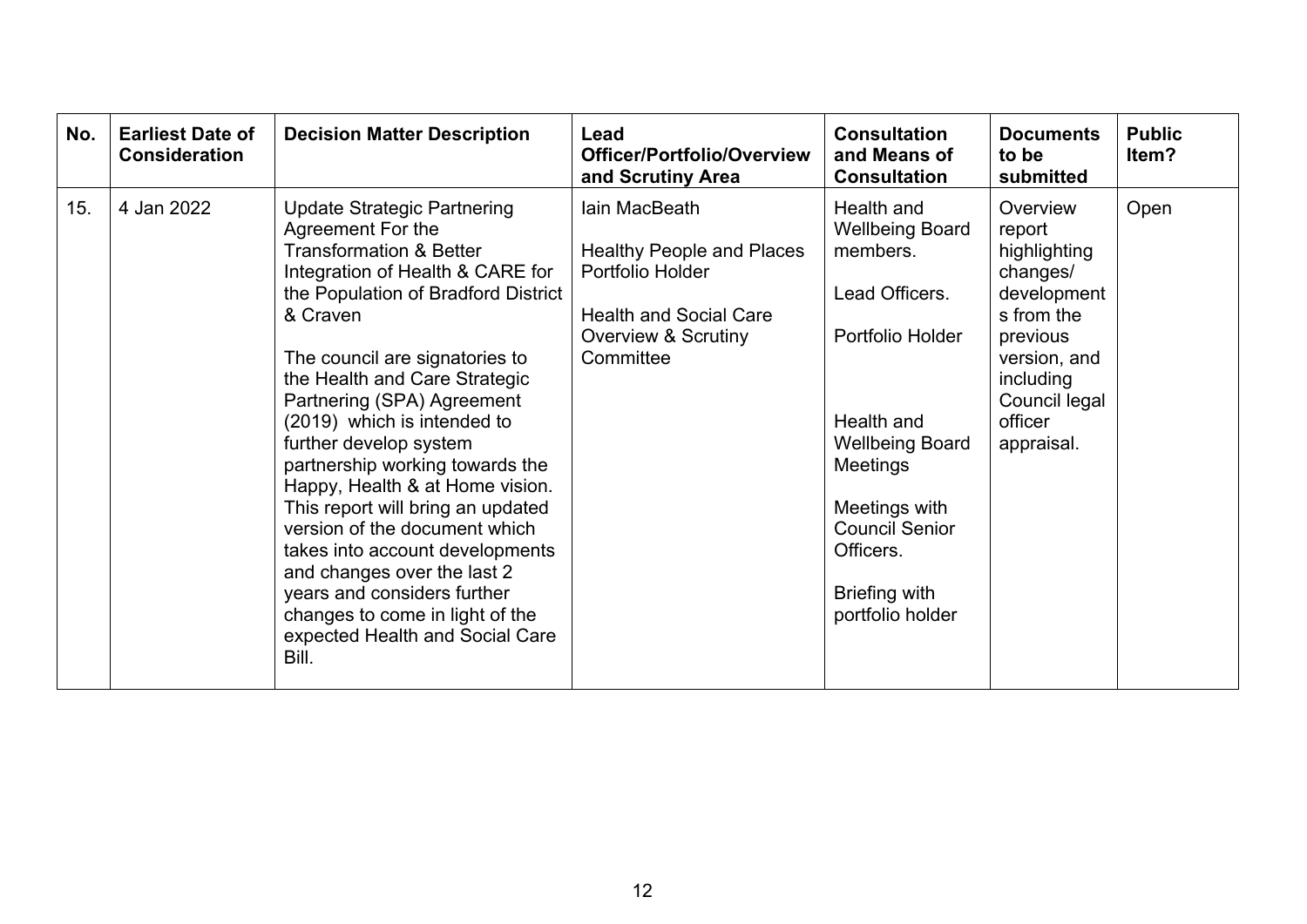| No. | <b>Earliest Date of</b><br><b>Consideration</b> | <b>Decision Matter Description</b>                                                                                                                                                                                                                                                                                                  | Lead<br><b>Officer/Portfolio/Overview</b><br>and Scrutiny Area                                                                                          | <b>Consultation</b><br>and Means of<br><b>Consultation</b> | <b>Documents</b><br>to be<br>submitted | <b>Public</b><br>ltem? |
|-----|-------------------------------------------------|-------------------------------------------------------------------------------------------------------------------------------------------------------------------------------------------------------------------------------------------------------------------------------------------------------------------------------------|---------------------------------------------------------------------------------------------------------------------------------------------------------|------------------------------------------------------------|----------------------------------------|------------------------|
| 16. | 1 Feb 2022                                      | 2022-23 Budget Update Report<br>This report provides the Executive<br>with an update on national<br>announcements and local decisions<br>since December 2021. It also<br>identifies issues and uncertainties<br>which could<br>still have a bearing on the final size<br>of the funding position for the<br>financial year 2022-23. | Chris Chapman<br>chris.chapman@bradford.g<br>ov.uk<br>Leader of Council and<br>Corporate Portfolio<br>Corporate Overview &<br><b>Scrutiny Committee</b> | <b>Briefings and</b><br>report                             | Report                                 | Open                   |
| 17. | 1 Feb 2022                                      | <b>Quarter 3 Finance Position</b><br>Statement 2021/22<br>The report provides Members with<br>an overview of the forecast financial<br>position of the Council for 2021-22.                                                                                                                                                         | Chris Chapman<br>chris.chapman@bradford.g<br>ov.uk<br>Leader of Council and<br>Corporate Portfolio<br>Corporate Overview &<br><b>Scrutiny Committee</b> | <b>Briefings and</b><br>report                             | Report                                 | Open                   |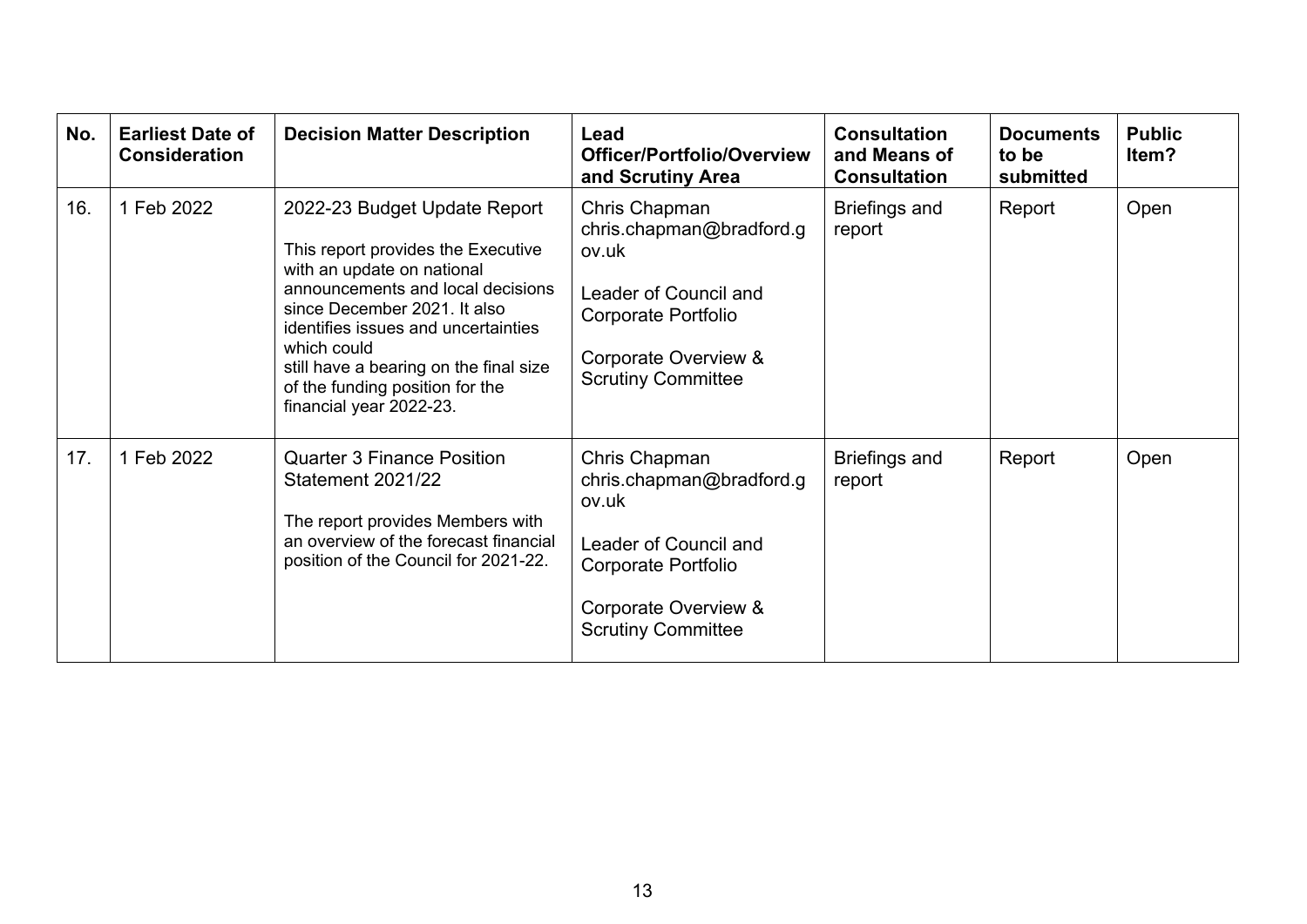| No. | <b>Earliest Date of</b><br><b>Consideration</b> | <b>Decision Matter Description</b>                                                                                                                                                                                                                                  | Lead<br><b>Officer/Portfolio/Overview</b><br>and Scrutiny Area                                                                                          | <b>Consultation</b><br>and Means of<br><b>Consultation</b> | <b>Documents</b><br>to be<br>submitted | <b>Public</b><br>Item? |
|-----|-------------------------------------------------|---------------------------------------------------------------------------------------------------------------------------------------------------------------------------------------------------------------------------------------------------------------------|---------------------------------------------------------------------------------------------------------------------------------------------------------|------------------------------------------------------------|----------------------------------------|------------------------|
| 18. | 15 Feb 2022                                     | The Council's Revenue Estimates<br>for 2022/23<br>The report provides Members with<br>details of the Council's Revenue<br>Estimates (The Council's Budget) for<br>2022/23.                                                                                          | Chris Chapman<br>chris.chapman@bradford.g<br>ov.uk<br>Leader of Council and<br>Corporate Portfolio<br>Cororate Overview &<br><b>Scrutiny Committee</b>  | <b>Briefings and</b><br>report                             | Report                                 | Open                   |
| 19. | 15 Feb 2022                                     | Allocation of the Schools' Budget<br>2022/23<br>The report seeks Executive<br>approval of the recommendations<br>of Bradford's Schools Forum in<br>allocating the Dedicated Schools<br>Grant (DSG) for 2022/23 and<br>subsequent recommendation to<br>Full Council. | Chris Chapman<br>chris.chapman@bradford.g<br>ov.uk<br>Leader of Council and<br>Corporate Portfolio<br>Corporate Overview &<br><b>Scrutiny Committee</b> | <b>Briefings and</b><br>report                             | Report                                 | Open                   |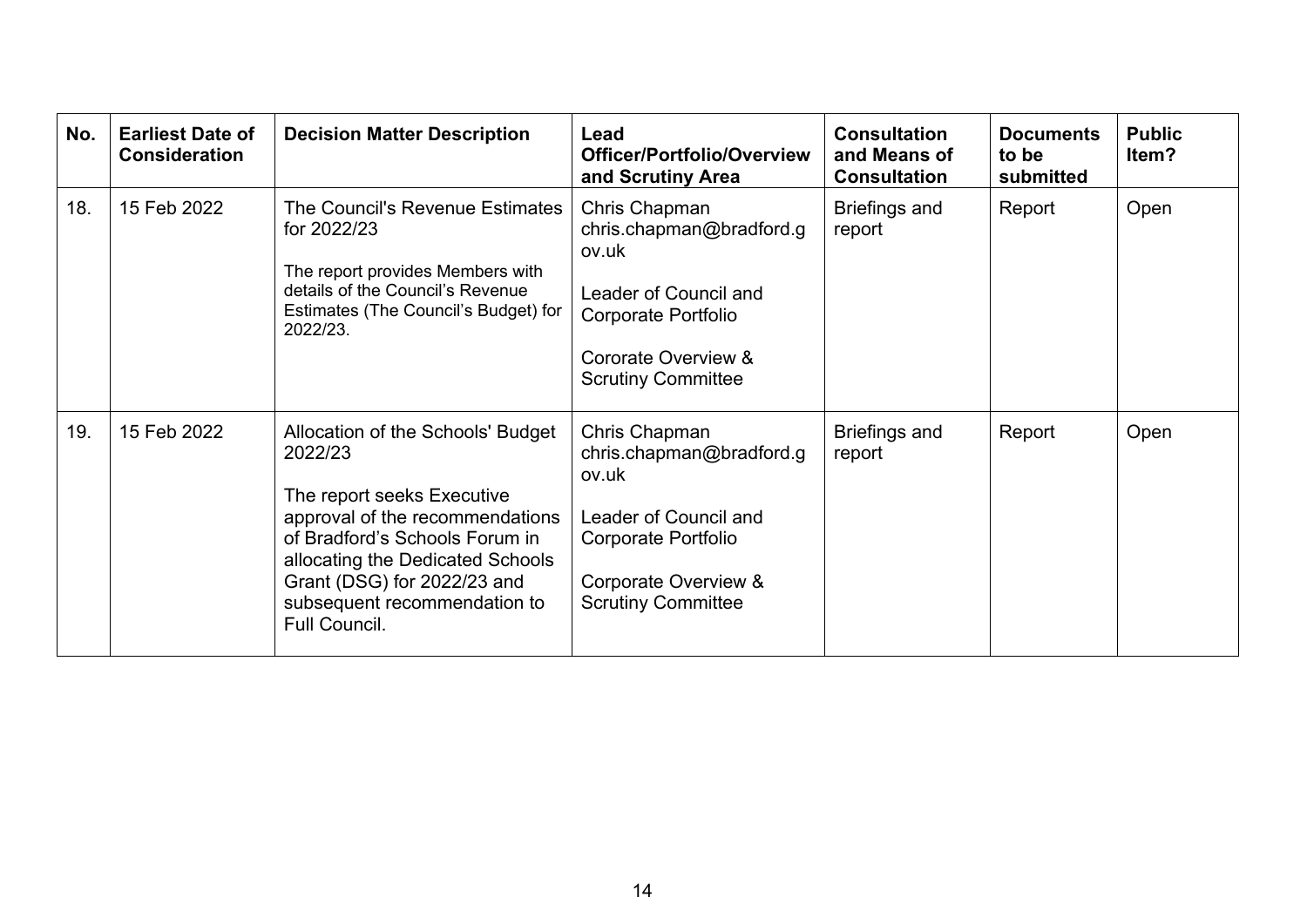| No.                                                               | <b>Earliest Date of</b><br><b>Consideration</b> | <b>Decision Matter Description</b>                                                                                                                                                                                                                                     | Lead<br>Officer/Portfolio/Overview<br>and Scrutiny Area                                                                                                        | <b>Consultation</b><br>and Means of<br><b>Consultation</b> | <b>Documents</b><br>to be<br>submitted | <b>Public</b><br>ltem? |
|-------------------------------------------------------------------|-------------------------------------------------|------------------------------------------------------------------------------------------------------------------------------------------------------------------------------------------------------------------------------------------------------------------------|----------------------------------------------------------------------------------------------------------------------------------------------------------------|------------------------------------------------------------|----------------------------------------|------------------------|
| 20.                                                               | 15 Feb 2022                                     | The Capital Investment Plan for<br>2022-23 onwards<br>The report sets the capital budget<br>which will be presented as part of<br>the budget for 2022-23. As<br>capital projects can extend<br>across financial years, the<br>budgets provided will run up to<br>2027. | Chris Chapman<br>chris.chapman@bradford.g<br>ov.uk<br>Leader of Council and<br><b>Corporate Portfolio</b><br>Corporate Overview &<br><b>Scrutiny Committee</b> | <b>Briefings and</b><br>report                             | Report                                 | Open                   |
| 21.                                                               | 15 Feb 2022                                     | 2022/23 Budget Proposals and<br>Forecast Reserves - s151 Officer<br>Assessment<br>The report assesses the<br>robustness of the proposed<br>budget for 2022/23, the adequacy<br>of forecast levels of reserves and<br>associated risks.                                 | Chris Chapman<br>chris.chapman@bradford.g<br>ov.uk<br>Leader of Council and<br><b>Corporate Portfolio</b><br>Corporate Overview &<br><b>Scrutiy Committee</b>  | <b>Briefings and</b><br>report                             | Report                                 | Open                   |
| <b>B.PROGRAMME OF KEY DECISIONS TO BE MADE BY AREA COMMITTEES</b> |                                                 |                                                                                                                                                                                                                                                                        |                                                                                                                                                                |                                                            |                                        |                        |
| C. PROGRAMME OF DECISIONS TO BE MADE BY OFFICERS                  |                                                 |                                                                                                                                                                                                                                                                        |                                                                                                                                                                |                                                            |                                        |                        |
| <b>COUNCILLOR S HINCHCLIFFE LEADER OF COUNCIL</b>                 |                                                 |                                                                                                                                                                                                                                                                        |                                                                                                                                                                |                                                            |                                        |                        |